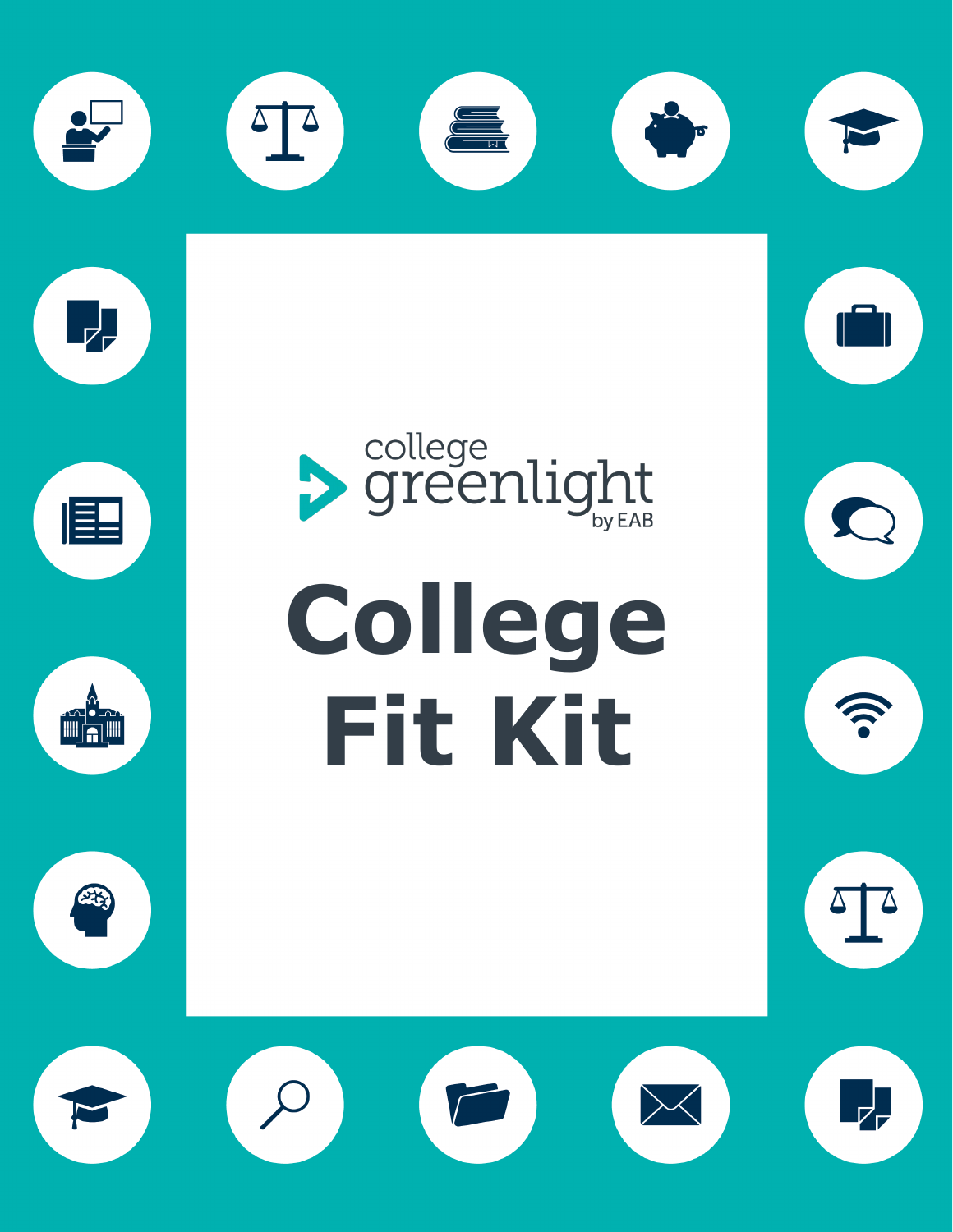## **Table of Contents**

#### **PREPARE**

#### **PLAN**

| The FAFSA: The Most Important Financial Aid Form You'll Ever Fill Out  14 |
|---------------------------------------------------------------------------|

#### **DECIDE**

### **APPLY**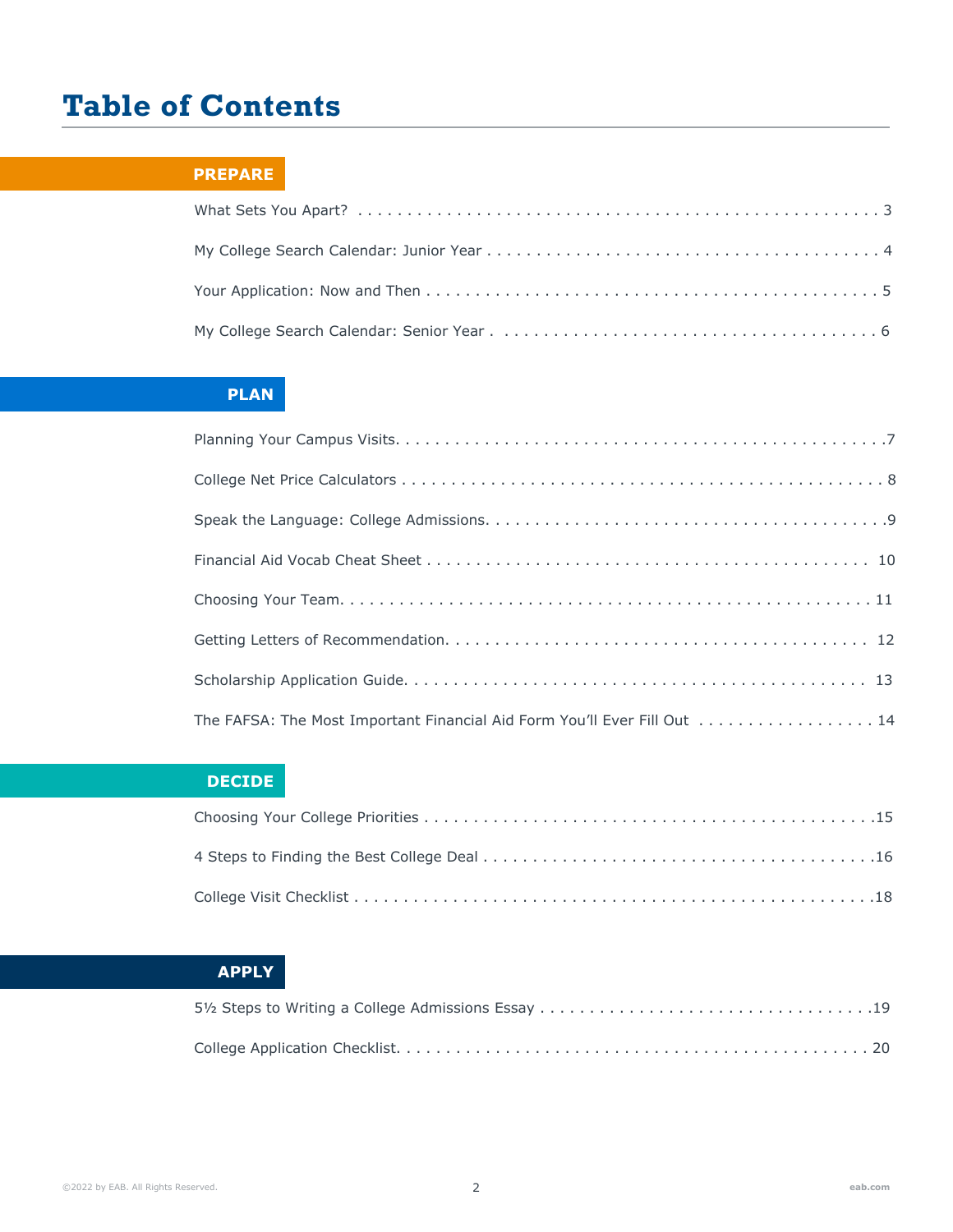## **What Sets You Apart?**

Fill this out before you begin your college search to get an idea of your accomplishments and what you want out of college. Bring this to your college advisor or mentor to start a discussion.

| Name                                                                                             |            |         | <b>GPA</b> | <b>SAT Score</b>                                 | <b>ACT Score</b> |
|--------------------------------------------------------------------------------------------------|------------|---------|------------|--------------------------------------------------|------------------|
|                                                                                                  |            |         |            |                                                  |                  |
|                                                                                                  |            |         |            |                                                  |                  |
| <b>My Academic Strengths Are</b>                                                                 |            |         |            |                                                  |                  |
| Science                                                                                          | Math       | English |            |                                                  | Foreign Language |
| History                                                                                          | Technology | Arts    |            | Other                                            |                  |
| How would your best friends describe you?                                                        |            |         |            | What adjectives would you say best describe you? |                  |
|                                                                                                  |            |         |            |                                                  |                  |
|                                                                                                  |            |         |            |                                                  |                  |
| What in-school activities do you enjoy most?                                                     |            |         |            | What activities do you enjoy least?              |                  |
|                                                                                                  |            |         |            |                                                  |                  |
|                                                                                                  |            |         |            |                                                  |                  |
| What out-of-school activities do you participate in?<br>Volunteer work? Family responsibilities? |            |         |            | Which talents or skills make you stand out?      |                  |
|                                                                                                  |            |         |            |                                                  |                  |
|                                                                                                  |            |         |            |                                                  |                  |
| Prior to graduation I hope to accomplish                                                         |            |         |            | After high school I hope to accomplish           |                  |
|                                                                                                  |            |         |            |                                                  |                  |
|                                                                                                  |            |         |            |                                                  |                  |
|                                                                                                  |            |         |            |                                                  |                  |

**College Greenlight Fit Fact:** Don't panic. Seventy percent of colleges accept 70 percent of their applicants. Kick-start your college search today at bit.ly/greenlight-student. It's free and easy!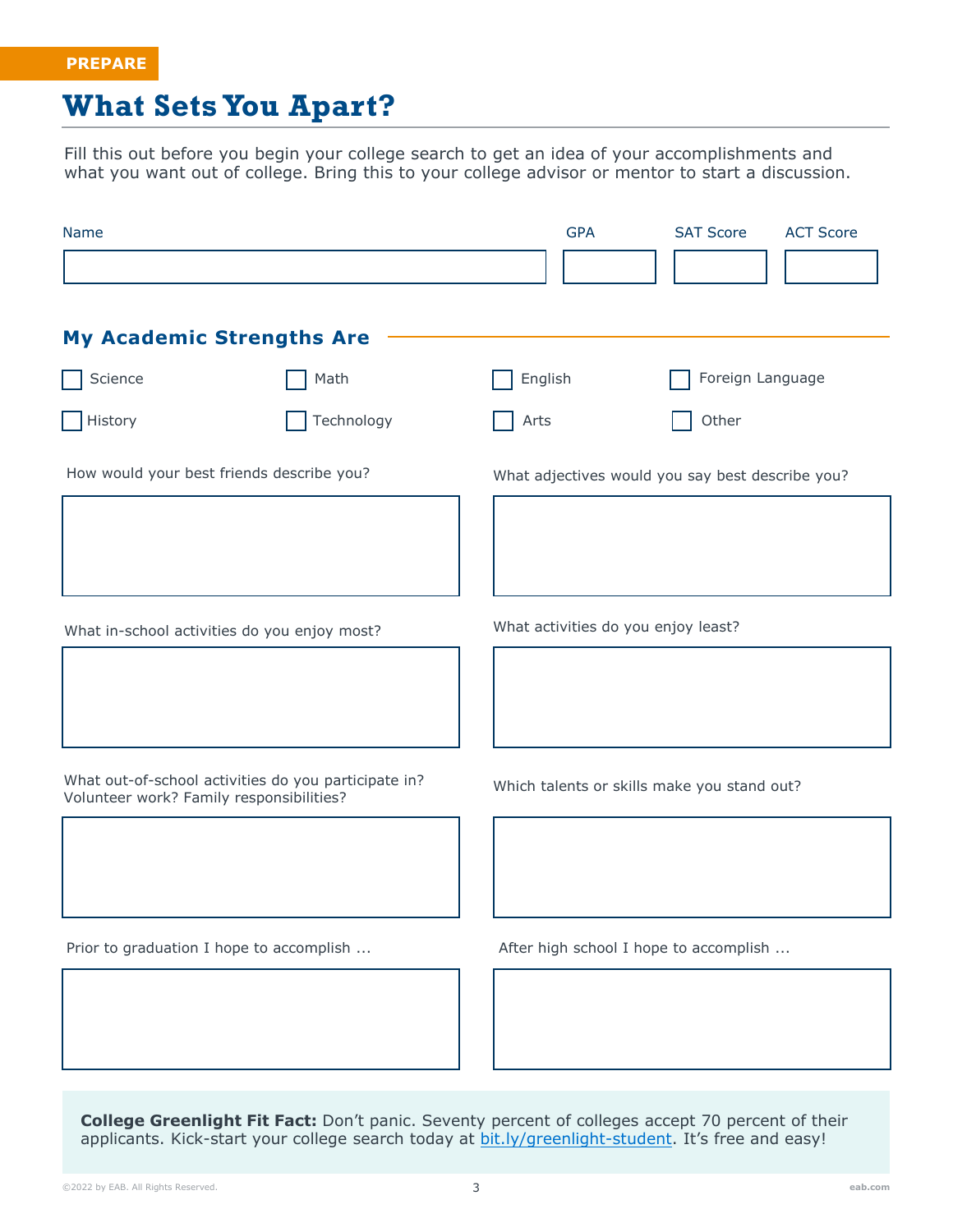# **My College Search Calendar: Junior Year**

|            | Summer                                                                                                                           | <b>Notes</b> |
|------------|----------------------------------------------------------------------------------------------------------------------------------|--------------|
| <b>JUN</b> | Be active—participate in a pre-college program, get a job, internship, or<br>pursue a passion                                    |              |
| <b>JUL</b> | Talk with family about your college goals and college costs                                                                      |              |
|            | Start visiting college campuses                                                                                                  |              |
| <b>AUG</b> | Create your free Cappex for College Greenlight profile to start discovering<br>your college matches at bit.ly/greenlight-student |              |

#### Back to School Notes

| <b>SEP</b> | Keep your grades up-admissions counselors look closely at your junior<br>year grades                            |
|------------|-----------------------------------------------------------------------------------------------------------------|
| <b>OCT</b> | Stay involved and take on leadership roles in your extracurricular activities                                   |
| <b>NOV</b> | Prep for the ACT or SAT, and review winter/spring test dates at<br>actstudent.org or sat.collegeboard.org       |
|            | Think about teachers, coaches, community members or employers you can<br>ask for recommendations in near future |
| <b>DEC</b> | Meet with your school's college counselor to discuss your goals and make<br>sure you're on track for graduation |
|            | Start building your college list on bit.ly/greenlight-student                                                   |

#### After Winter Break Notes

| <b>JAN</b> | Update your college list and stay in touch with colleges through<br>bit.ly/greenlight-student                                                          |  |
|------------|--------------------------------------------------------------------------------------------------------------------------------------------------------|--|
|            | Register for the ACT or SAT (or both)                                                                                                                  |  |
| <b>FEB</b> | Begin your scholarship search with bit.ly/greenlight-student                                                                                           |  |
|            | Attend virtual or in-person college fairs                                                                                                              |  |
| <b>MAR</b> | Identify the fit factors that are most important to you-location, cost,<br>academics, public, private, religious affiliation, social environment, etc. |  |
| <b>APR</b> | Visit local college campuses, or participate in virtual visits or tours                                                                                |  |
|            | Ask counselors, teachers, coaches, community members, or employers to<br>write your recommendation in the fall                                         |  |
| <b>MAY</b> | Apply early for fly-in programs to visit college campuses over the summer<br>and senior fall                                                           |  |
|            | End junior year strong!                                                                                                                                |  |

That's a lot of steps! Simplify your college search by making a free profile on *bit.ly/greenlight-student* today.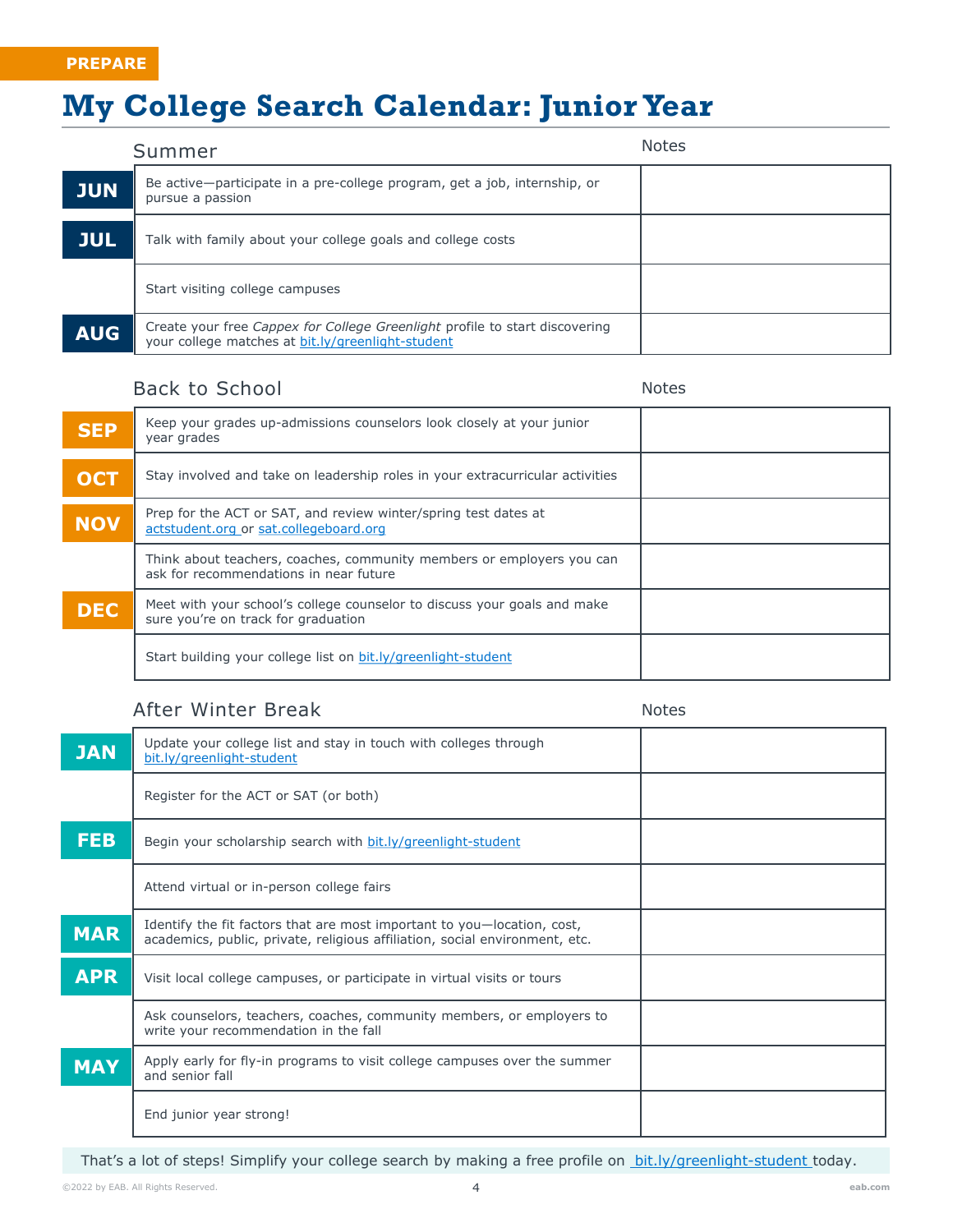## **Your Application: Now and Then**

For Freshmen, Sophomores and Juniors

Fill out the information in the left column as you are now, as if you were applying to college today.

Think about what type of college you might want to attend. What are your college goals? Then, fill in the right column as you want to be by your senior year when you will apply to college.

|                                                                                                                                                        | As you are now | As you want to be when you apply |
|--------------------------------------------------------------------------------------------------------------------------------------------------------|----------------|----------------------------------|
| <b>GPA:</b>                                                                                                                                            |                |                                  |
|                                                                                                                                                        |                |                                  |
|                                                                                                                                                        |                |                                  |
| <b>Academic</b><br>honors or<br>awards:                                                                                                                |                |                                  |
| <b>Activities:</b><br>extracurricular, personal,<br>volunteer, school:                                                                                 |                |                                  |
| <b>Sports:</b>                                                                                                                                         |                |                                  |
| What sports do you play now? Do<br>you want to play varsity sports in<br>college? Club or intramural sports?                                           |                |                                  |
| <b>Art/Music/Theater:</b><br>What article activities are you in<br>now? Do you want continue those<br>activities in college?                           |                |                                  |
| <b>Awards and honors</b><br>from your activities:<br>Do you plan to participate in<br>any of these in college?                                         |                |                                  |
| <b>Work experience:</b><br>Have you had a part-time job to<br>support your family? Has your<br>job helped you learn about<br>future majors or careers? |                |                                  |
| <b>What are the first</b><br>words teachers<br>might use to<br>describe you:                                                                           |                |                                  |

Now, compare the two sides. What do you need to do now to get where you want to be tomorrow? If you don't have all the answers now that's okay. Use this time to explore your interests. If you find something you like, stick with it! Keep this sheet and use it to set goals.

©2022 by EAB. All Rights Reserved. 5 **[eab.com](https://www.eab.com/)** bit.ly/greenlight-student. It's free and easy! **College Greenlight Fit Fact:** There are more than 26,000 high schools in the United States. If you want to stand out to a college you've got to really stand out. Kick-start your college search today at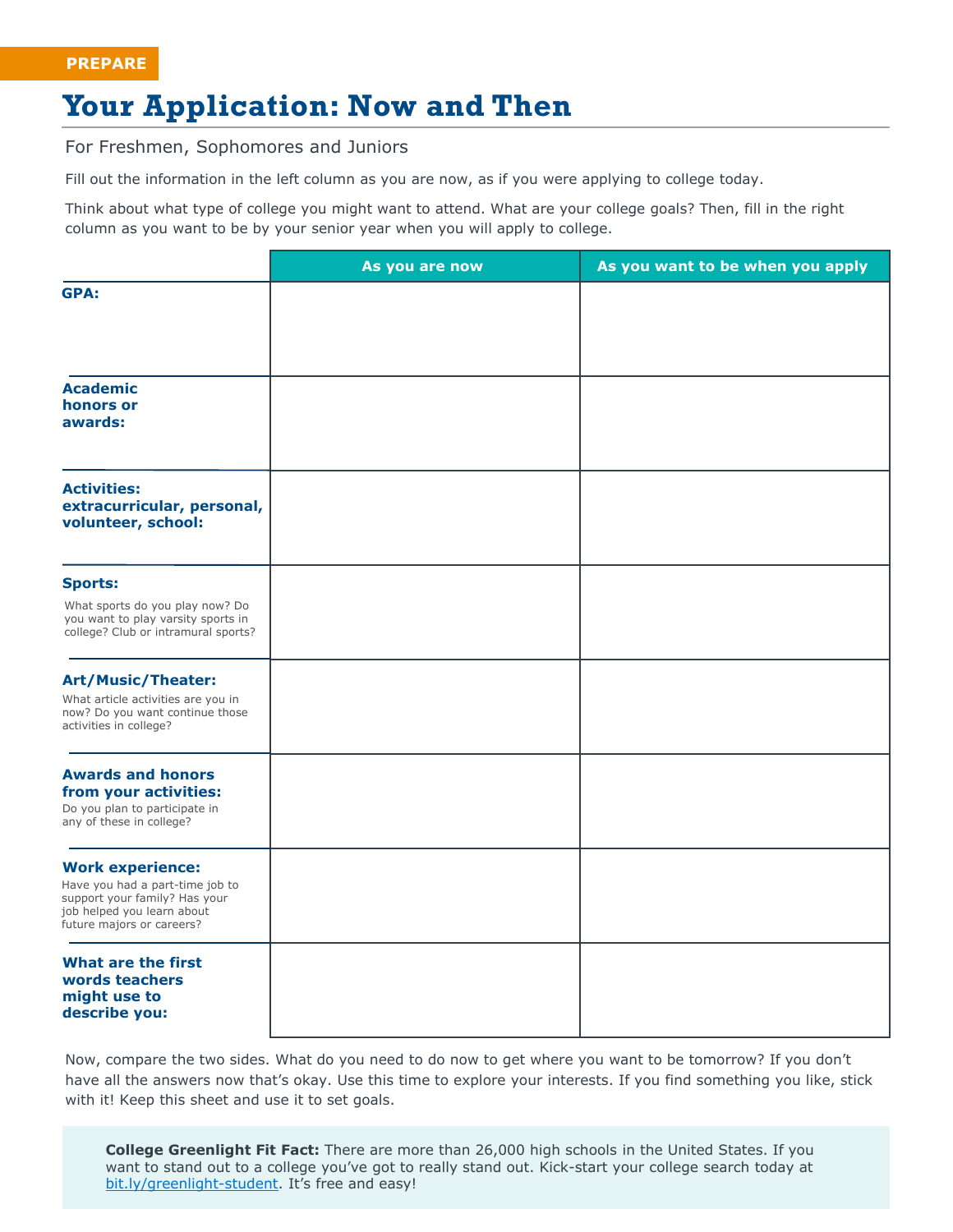# **My College Search Calendar: Senior Year**

|            | <b>Summer</b>                                                                                                                                                | <b>Notes</b> |
|------------|--------------------------------------------------------------------------------------------------------------------------------------------------------------|--------------|
| <b>JUN</b> | Take part in activities that continue to enhance your college and scholarship<br>applications; i.e., leadership, volunteering, family responsibilities, jobs |              |
| <b>JUL</b> | Narrow down your college list on bit.ly/greenlight-student                                                                                                   |              |
|            | Make college application accounts on the Common App, Coalition, Universal<br>Application, and any college-specific application platforms                     |              |
| <b>AUG</b> | Get to work on application essays                                                                                                                            |              |

#### **Back to School as a Senior!** Notes

| <b>SEP</b> | Take charge in your extracurricular activities and continue to demonstrate<br>leadership                                                                                                 |
|------------|------------------------------------------------------------------------------------------------------------------------------------------------------------------------------------------|
| <b>OCT</b> | Check in with teachers, employers, community members or coaches you've<br>asked for recommendations - provide them with materials and deadlines                                          |
|            | Make plans with your family to complete the FAFSA after it opens on<br>October 1st. Review the CSS Profile or other college-specific financial aid<br>applications that may be required. |
| <b>NOV</b> | Order and send your high school transcript (and ACT or SAT scores, if<br>applicable) to all the colleges you're applying to                                                              |
|            | Submit all application materials before deadlines and monitor your email or<br>applicant portal                                                                                          |
| <b>DEC</b> | Confirm materials have been received by colleges, including letters of<br>recommendation, official test scores, transcripts, etc.                                                        |

#### **After Winter Break** Notes

| <b>JAN</b> | Apply to any additional colleges you're still considering                                                                        |  |
|------------|----------------------------------------------------------------------------------------------------------------------------------|--|
| <b>FEB</b> | Keep your grades up as you wait to hear decisions from schools                                                                   |  |
| <b>MAR</b> | Kick scholarship search into full gear using bit.ly/greenlight-student                                                           |  |
|            | Participate in virtual or in-person visits where you've been admitted to help<br>make a final decision                           |  |
| <b>APR</b> | Keep an eye out for financial aid award letters around April and consider<br>appealing if your family circumstances have changed |  |
| <b>MAY</b> | Decide on a college officially confirm your enrollment no later than May 1                                                       |  |
|            | Celebrate your college choice!                                                                                                   |  |

Best of luck on your college search and congratulations on graduation!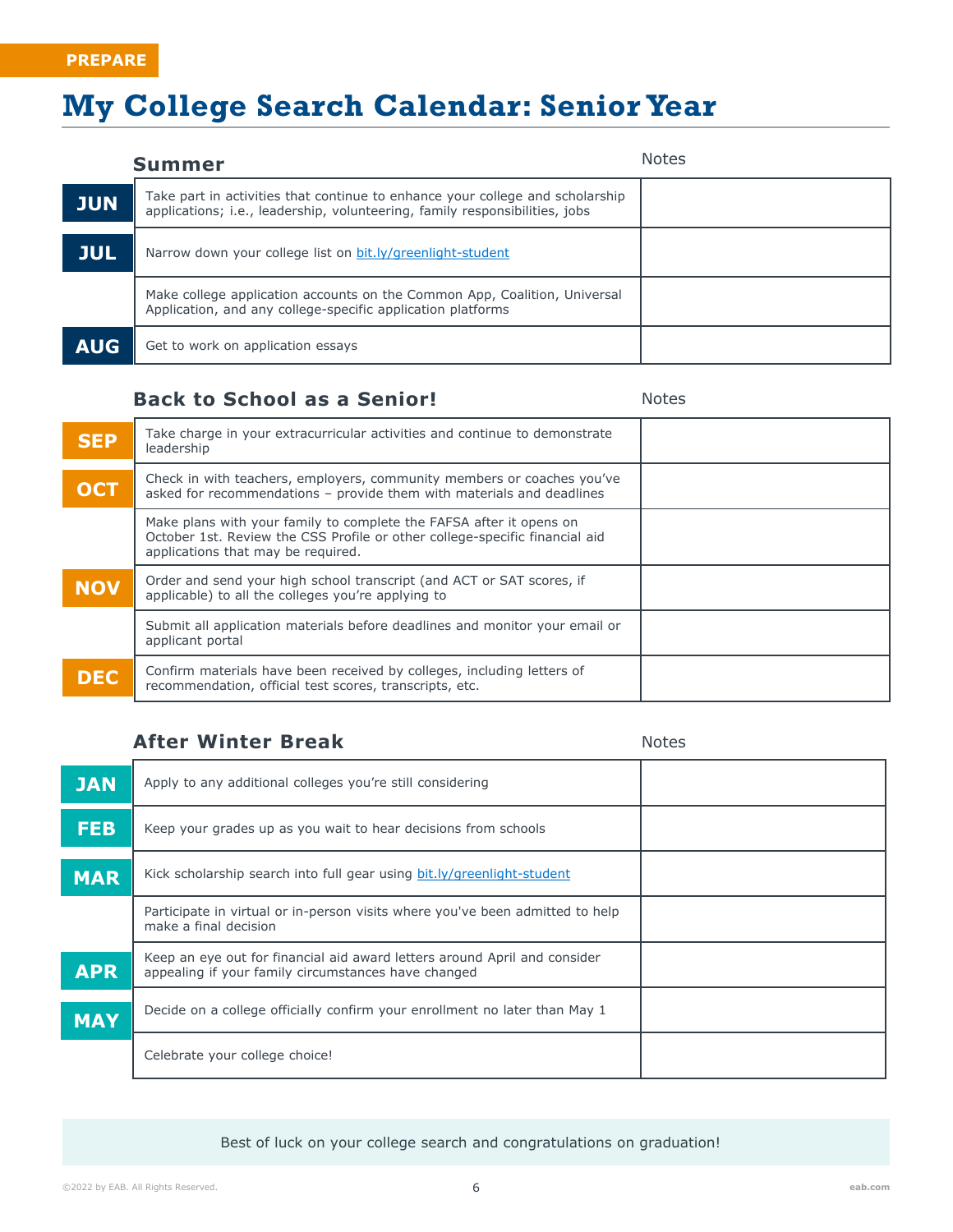## **Planning Your Campus Visits**

Here are five considerations to help plan your campus visits!



#### 1 **WHEN?**

Look through your jam-packed calendar and mark off time when you might be able to visit colleges or participate in more virtual college visits

| <b>MARCH</b> | <b>JUNE</b>                            | <b>OCTOBER</b> |
|--------------|----------------------------------------|----------------|
| Spring Break | Summer                                 | Fall           |
|              | (May not have campus activities of the |                |
|              | normal school year)                    |                |

## 2

#### **WHERE?**

If considering visiting colleges in-person, is there a geographic "hot spot" with colleges you're interested in? Map together the schools you might want to visit that are close to one another. Discuss with your family whether taking a trip to visit colleges makes sense

#### **College Group 1 College Group 2 College Group 3**







## 3

#### **WHAT?**

The point of visiting schools is to experience the differences in each campus and the culture. Consider which activities you'd like to participate in during each campus visit.



Attend an Info Session

Tour Campus

Schedule an Interview

Meet With a Professor

Visit a Class

Stay Overnight in a Dorm

#### **HOW?** 4

5

#### **Make the final arrangements.**

Who will you go with? Travel with people who will want you to get the most out of your college visits. Where will you stay? Make arrangements ahead of time. Many colleges offer funding to visit their campus during senior year. Research whether each college offers a fly-in program or other travel reimbursements using [bit.ly/fly-in-list.](https://bit.ly/fly-in-list)

### **Pack & Go!**

Unable to visit colleges in person? That's ok! Most colleges offer virtual visits or tours of campus through YouVisit or YouTube. Research colleges on bit.ly/greenlight-student to see what kinds of virtual visits might be offered. You can watch virtual tours right on our site!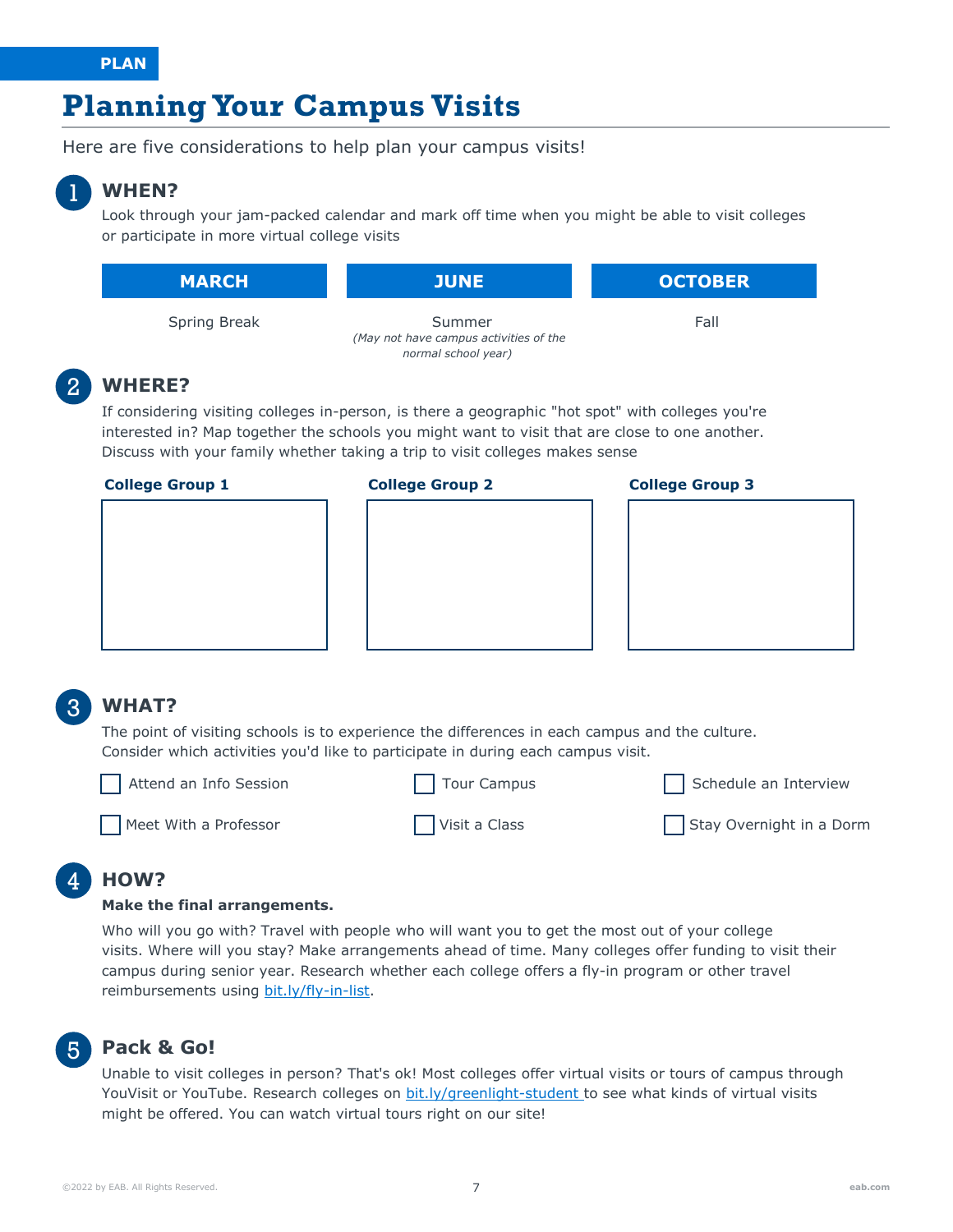## **College Net Price Calculators**

#### What are they and why are they important?

It's no secret that college can be expensive. But cost can be a lot more complicated than the sticker price on a college's website. Many students apply to colleges they think are in a certain price range, but are shocked when they find out how little, or how much, financial aid is offered by the schools that admit them.

One of the best ways to reduce sticker shock is by using the **Net Price Calculator** available on every college's website. These calculators allow prospective students and their families to specifically estimate their unique college cost after grants, scholarships, and financial aid are awarded.

#### **Where can I find a college's Net Price Calculator?**

Each college's net price calculator is listed directly on their admissions or financial aid website. Google "college name + net price calculator" to find it.

#### **What information will I need to use a Net Price Calculator?**

Since each college has its own Net Price Calculator, some colleges may ask more questions or different questions than others. Typically, the more questions asked, the more accurate the results are likely to be. The most common information you may be asked about includes:



Information about your parents or legal guardians, your age, marital status, income and tax information

Number of children in your household and how many of them are in college



Your academic information such as standardized test scores, GPA and class rank

Whether you plan to live on or off campus

#### **When should I use a Net Price Calculator?**

- As a general rule, the closer you are to enrolling in a particular college, the more accurate the Net Price Calculator results will typically be.
- You may choose to use it before you apply to colleges, as you are deciding between the colleges that have admitted you, or both.
- The most important thing to keep in mind is that this tool is meant to provide an **estimate**. Until you receive an official financial aid package from a college, there's no way to know exactly what it will cost.

**Did you know that typically more than 66% of undergraduate students receive some form of**  financial aid? Go to bit.ly/greenlight-student to find your scholarship matches, merit aid opportunities and easy-to-use tools to help you estimate the financial aid you may receive.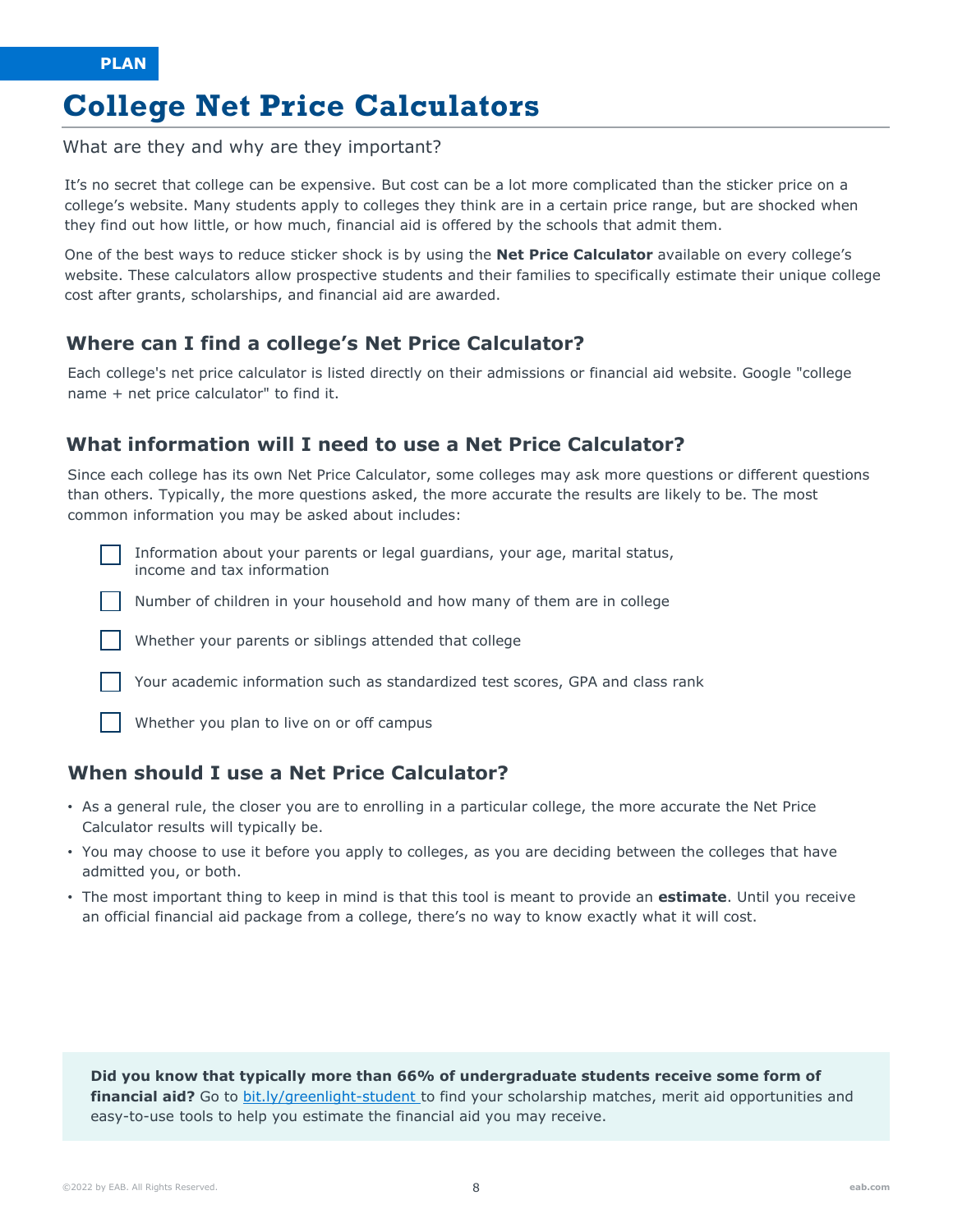## **Speak the Language: College Admissions**

If you're not familiar with the college admissions process, it probably seems like it has a language all its own. To help you learn the lingo, here are definitions of some common college admission terms.

- **Acceptance Rate:** The percentage of applicants a college accepts for admission.
- **Accreditation:** Certification that a college meets the standards of a state, regional, or national association.
- **Candidates Reply Date Agreement (CRDA):**  This agreement, sponsored by the National Association for College Admission Counseling, states that in order to allow students to consider all their college options, students have until May 1 to accept any college's offer of admission.
- **Common Application:** Standardized application forms accepted by many colleges. After you fill out the Common, Coalition, or Universal Application, you can send it to any college that accepts it as the institution's own application.
- **Competitive College**: A college with a rigorous, highly selective admissions process. Competitive colleges typically admit fewer than 25 percent of applicants.
- **Deferred Admission:** A student's option to defer an offer of admission for one or more terms.
- **Fit Factor:** A desired characteristic of the college experience that you are seeking; a characteristic you wish to research as you assess potential colleges.
- **Holistic Admissions:** A qualitative and quantitative selection process that relies on context from the student's family, educational, geographic, and other experiences.
- **Personal Statement:** Sometimes referred to as a college application essay, personal statements are essays that give admissions officers insights into your character, personality, and motivation.
- **Reach School:** Schools that typically accept students with higher GPAs or stronger academic rigor.
- **Retention Rate:** The percentage of students who return to a college for their sophomore year. An indicator of student satisfaction and success.
- **Likely School:** Schools that you're excited about and feel confident in your chance of admission.
- **Student-Faculty Ratio:** The number of students at a college compared to the number of faculty. Some colleges see this as an indicator of class size and professor accessibility, but a lower ratio doesn't guarantee either. For a true indication of class size and professor accessibility, speak with students and professors at that college.
- **Supplemental Material:** Items you include with your college application to provide more information about your talents, experiences, and goals. Materials could include work samples, additional essays, or art portfolios. Verify if a college welcomes (or requests) these materials before sending.
- **Target School:** Schools with students whose GPA and rigor of high school courses are similar to yours. A bit more competitive institution where you are possibly admissible.
- **Transcript:** A record of classes you have taken and the grades you received. Usually, you must provide an official high school transcript with your college application.
- **Waitlist:** A list of students a college may eventually decide to admit if space becomes available.

**College Greenlight Fit Fact:** More than half of all students enrolling said a "very important reason" for going to college was "to find my purpose in life." Go to *bit.ly/greenlight-student* today to see which colleges match your fit factors. It's free and easy!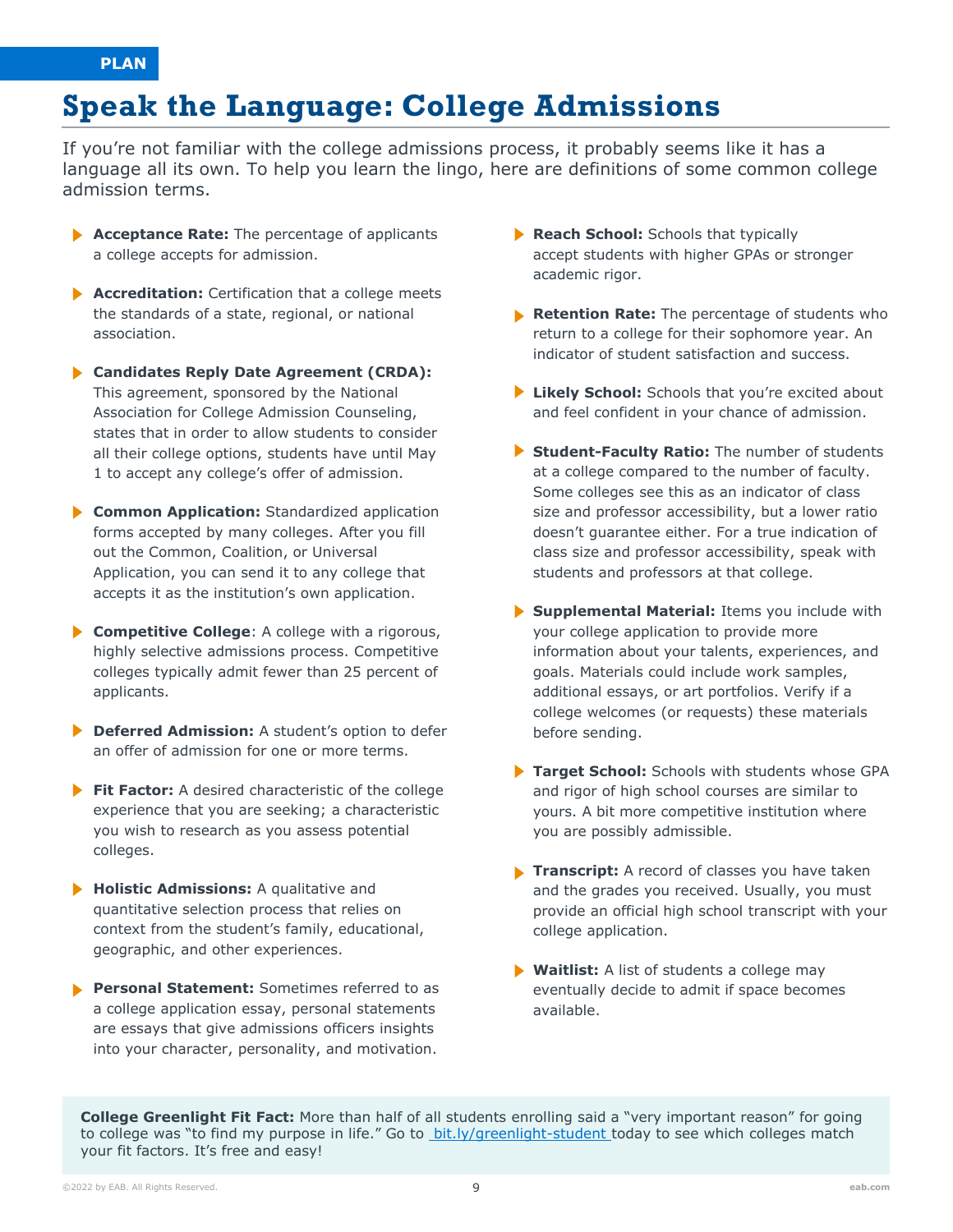## **Financial Aid Vocab Cheat Sheet**

Financial aid has a language all its own—one with lots of acronyms and industry-specific terms that can sound intimidating. This glossary will take some of the mystery out of these terms and help you make the best decisions about your financial aid awards.

- **[Expected Family Contribution \(EFC\):](https://studentaid.gov/help-center/answers/article/what-is-expected-family-contribution)** The amount that the federal government believes your family can contribute to one year of college. Colleges use this, among other things, to determine your financial need.
- **[Cost of Attendance \(COA\)](https://studentaid.gov/help-center/answers/article/what-does-cost-of-attendance-mean/)**: An estimate of how much it costs to attend a college. The COA includes the price of tuition and fees, room and board, books and supplies, and other expenses associated with attending that school.
- **[Financial Need:](https://studentaid.gov/help-center/answers/article/what-does-financial-need-mean)** The difference between Expected Family Contribution (EFC) and a college's Cost of Attendance (COA).
- **[Net Price:](https://studentaid.gov/help-center/answers/article/what-does-net-price-mean-for-college-costs)** How much it will cost you to attend a college for one year after your scholarships and grants, loans, and work-study are subtracted from the COA.
- **[Student Aid Report \(SAR\)](https://studentaid.gov/apply-for-aid/fafsa/review-and-correct/review):** This report shows you what data is on your FAFSA, some information about the aid for which you're eligible, and your Expected Family Contribution (EFC). [See a sample SAR here](https://fsapartners.ed.gov/sites/default/files/attachments/2020-09/2122SARAckSampleEnFinal.pdf).
- **[Subsidized Loan](https://studentaid.gov/help-center/answers/topic/glossary/article/direct-subsidized-loan):** A need-based loan which is interest-free while you're in school.
- **[Unsubsidized Loan:](https://studentaid.gov/help-center/answers/topic/glossary/article/unsubsidized-loan)** A loan for which you don't b. have to demonstrate financial need, but on which interest will accrue while you are in school. You are not required to make payments while you are enrolled, but you may choose to do so.
- **[Scholarship/Grant:](https://studentaid.gov/help-center/answers/topic/glossary/article/scholarship)** A monetary gift that doesn't have to be repaid. It is provided by the federal or state government, the institution, and/or private organizations. It can be one-time or renewable, and based on grades, talents, or other criteria.
- **[Work-study:](https://studentaid.gov/help-center/answers/topic/glossary/article/federal-work-study)** A part-time job for students with financial need. [Find out more about federal](https://fsapartners.ed.gov/sites/default/files/attachments/2020-09/2122SARAckSampleEnFinal.pdf) work-study.

For additional terms you'll see throughout the financial aid process, [check out this glossary](https://studentaid.gov/help-center/answers/topic/glossary/articles) from the Department of Education.

If you have any questions about financial aid, need help filling out the FAFSA or encounter special financial circumstances your family is experiencing, please reach out to your CBO advisor, school counselor, or Financial Aid Office.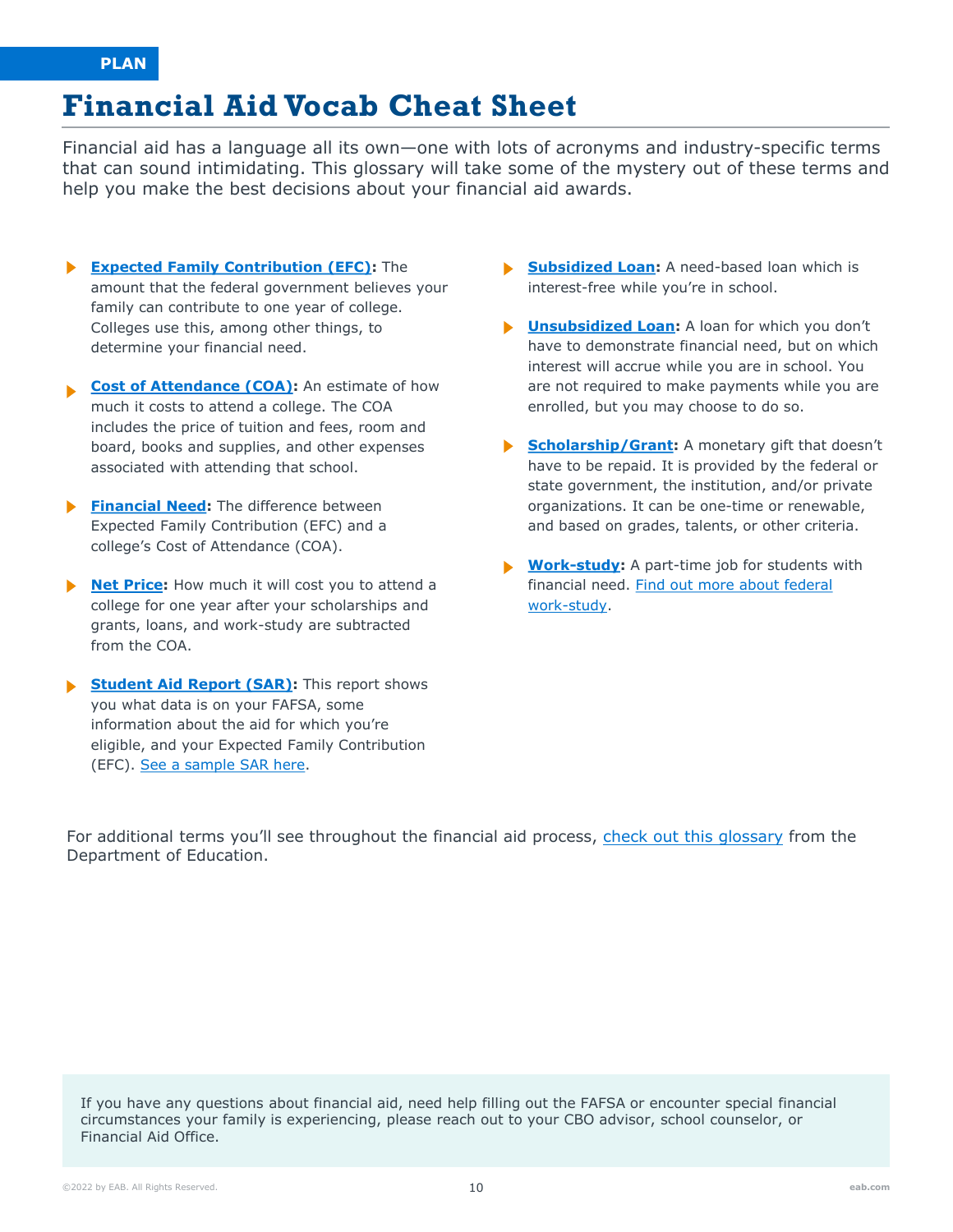## **Choosing Your Team**

Getting into college is a team effort. You are the captain of your application team, but you will need to surround yourself with individuals who can help make your college application shine. Like any good team, you need members with different skills. Your team should include:

#### **Counselors/Advisors/Mentors**

**They should bring**: College information. Counselors are great sources of information and can open your eyes to college possibilities. Don't be afraid to pick their brains about potential schools and if you might be a good fit. Nobody knows more about this subject than your counselor.

#### **Family Members**

**They should bring:** Support and guidance. The best thing your family can do is help you complete your application, make sure you hit deadlines, and offer the encouragement you need. They should be collaborators in your college decision and support the choice that you make.

**They should avoid:** Running your college search. The right school for another family member (parent, sibling, cousin, etc.) may not be the right place for you. Family members should not attend your interview or write your essays. They may want to help, but they should stick to a behind the scenes role.

#### **Friends**

**They should bring:** Support. Applying to college can be stressful. Lean on your friends for support, understanding, and stress relief because they're probably going through the same process. They can help you check applications and essays for errors, or just be there for a coffee run when you get bleary-eyed from writing your essay. Be cautious of turning too much of your search over to friends.

**They should avoid:** Running your college search. The best college for your best friend may not be a good fit for you. Keep your college search about you.

#### **Recommenders**

**They should bring:** The ability to positively speak not just about your accomplishments, but about your passions and potential. These can be teachers or other adults who know you well. A reference might be someone you worked with on a volunteer project, an employer or church leader. They should be willing to contact a potential college on your behalf. Most colleges require letters of recommendation from at least one teacher, so it's wise to be in good standing. Do you have a class you like or a teacher who is particularly engaging? A good relationship with a teacher can lead to a good recommendation, and this can help open college doors for you.

#### **My Team**

| <b>Counselor/Advisor/Mentor</b><br><b>Recommenders</b> | <b>Friends &amp; Family</b> | Don't forget:<br>Send thank you<br>notes to everyone<br>on your team! |
|--------------------------------------------------------|-----------------------------|-----------------------------------------------------------------------|
|                                                        |                             |                                                                       |

**College Greenlight Fit Fact:** Get to know your teachers. If you know your teachers they will be better equipped to write your recommendations. Now, find out which colleges want you at bit.ly/greenlight-student. It's free and easy!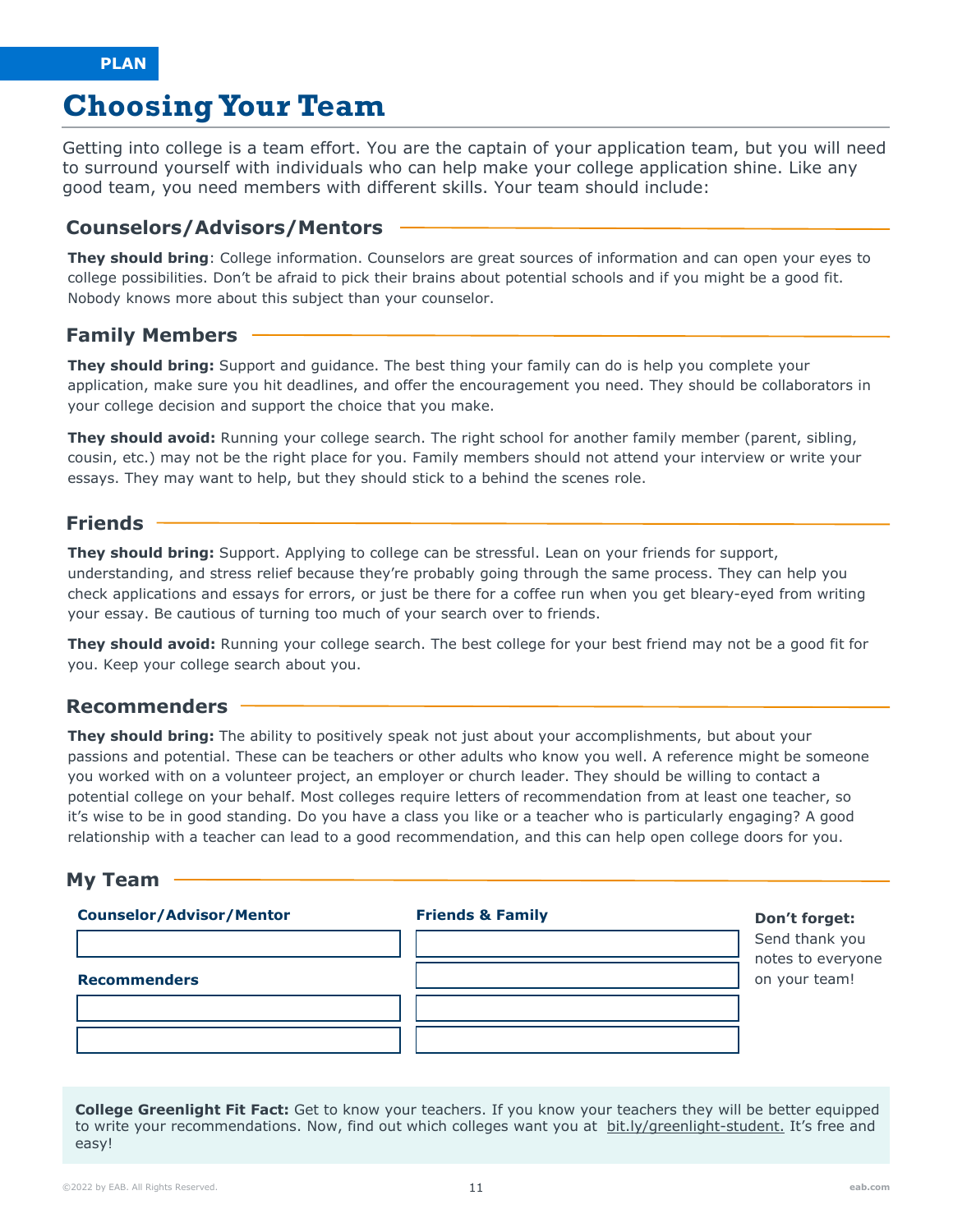#### **PLAN**

## **Getting Letters of Recommendation**

Get to know your teachers. If you know your teachers, they will be better equipped to write your recommendations. Some colleges request one or two teacher recommendations to understand your academic strengths, approach to learning, and areas of growth.



#### **Ask the Right Teacher**

Take the "Am I Asking the Right Teacher?" True or False Quiz! Fill each box with a "T" or "F":

This teacher has taught me in junior



or senior year. This teacher can reflect on my intellectual growth.

This teacher has taught me in a core academic subject.

This teacher would be able to tell a good story about me.

This teacher agreed to write my letter of recommendation without hesitation.

This teacher knows me outside the classroom.

This teacher can assess my academic and personal achievements and potential.

**Did you have more than 3 "F's"? You may want to ask a different teacher who passes this test.**



## **Make the Request Early**

You can ask as early as junior year!

#### 3 **Give Your Teacher Some Direction**

**A. Provide a Clear Deadline:** The colleges you're applying to might have different deadlines, so give your teacher one deadline:

**, then**

**If X =**

**is the deadline you give your teachers.**

(your earliest application deadline)

(a couple weeks before X)

**B. Giving your teacher a bit of guidance** on what they should express about you to admissions officers will only make their job easier. Name three qualities of yours that you'd want your recommendation to express:



For each quality, provide some proof! Remind your teacher with examples of how you exhibited these qualities. You can cite projects, papers, awards, honors, or other accomplishments in or out of the classroom. Write your examples below each quality:

**C. Write Your Own Letter:** In a thoughtful and concise letter to your teacher include what you brainstormed in section B and a brief summary of why you want to attend the colleges you're applying to.

| <b>Package it Nicely</b>                                                                                               | <b>57</b> | <b>Extra Tips Checklist</b>                                                                   |
|------------------------------------------------------------------------------------------------------------------------|-----------|-----------------------------------------------------------------------------------------------|
| After a teacher has agreed to write your recommendation,<br>provide them with an organized list or email that includes |           | Send a thank you note to your teacher.                                                        |
| A list of all the colleges that need recommendations                                                                   |           | Double, triple and quadruple check the<br>letter of recommendation quidelines                 |
| Your letter from section 3C                                                                                            |           | for each application.                                                                         |
| Any recommendation forms from the college or<br>confirmation that you've sent the request to them online.              |           | To increase the credibility of the<br>recommendation, waive your right to<br>view the letter. |
| A note with the deadline                                                                                               |           |                                                                                               |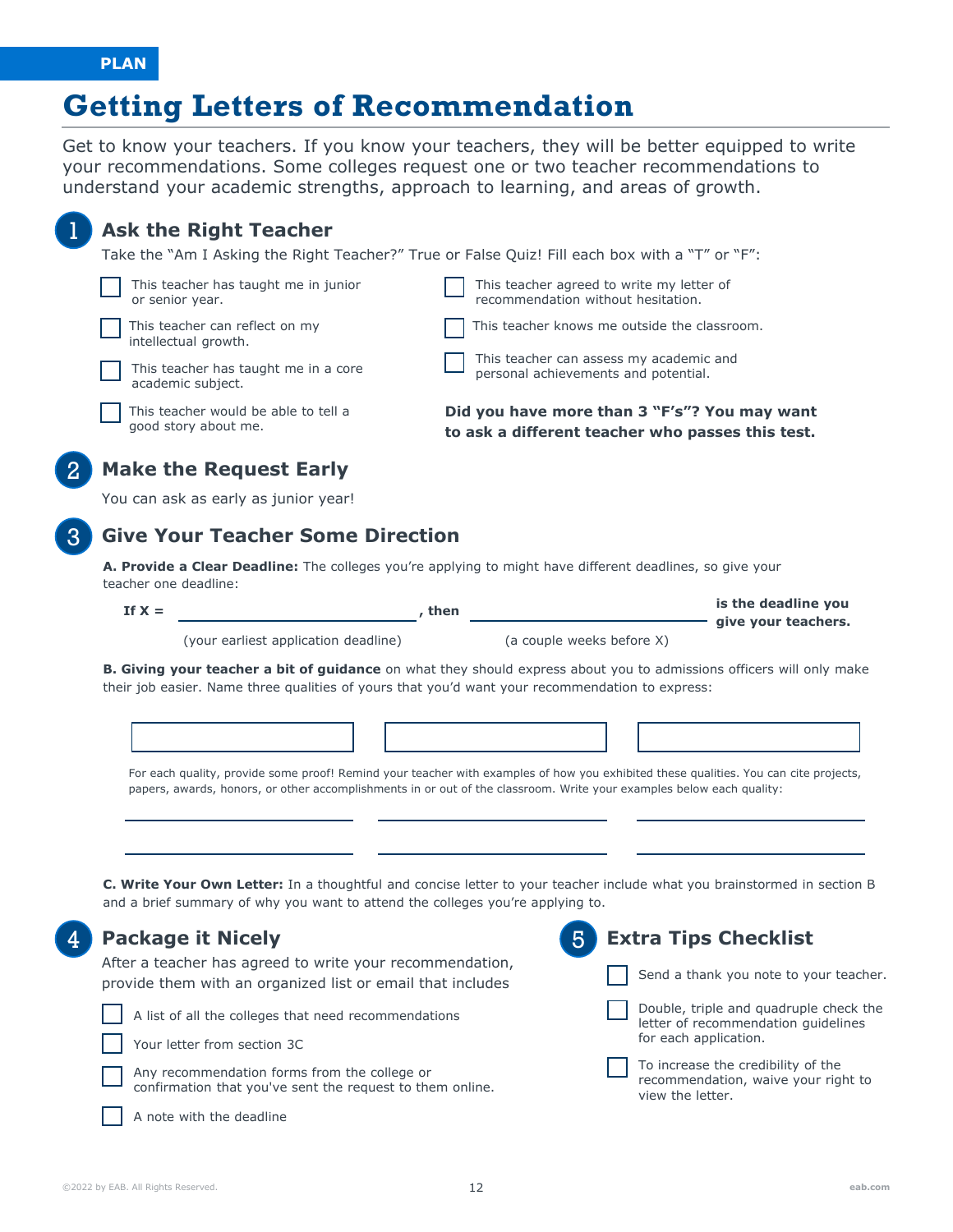## **Scholarship Application Guide**

4 steps to successfully find and win money for college



#### **Plan to Win**

The key to winning scholarships is having a strategy and staying organized! Make sure you understand what the scholarship committee is looking for and give yourself plenty of time to prepare.



#### **Do Your Research**

Search for a range of scholarships at the local and national level that align with your interests and background. Check their websites for criteria, required materials, and stories about previous winners.



#### **Save the Date(s)**

Add each deadline (with reminders) to your calendar or scholarship tracker, so you can prep your materials. Finalizing your essays and resume may take longer than you think!



#### **Read, Write, Review**

Read (and re-read) each essay prompt. It's okay to use similar essays, but make sure you fully answer the question! Schedule enough time to fill out applications, write essays tailored to the topic/program, and have them proofread.



#### **Submit Early**

If any academic or financial documents are needed, ask your school and your family early. Give them plenty of time to help you while you work on other materials. With this plan, you're ready to submit a strong app!

Apply for scholarships you can win! Create your account at bit.ly/greenlight-student.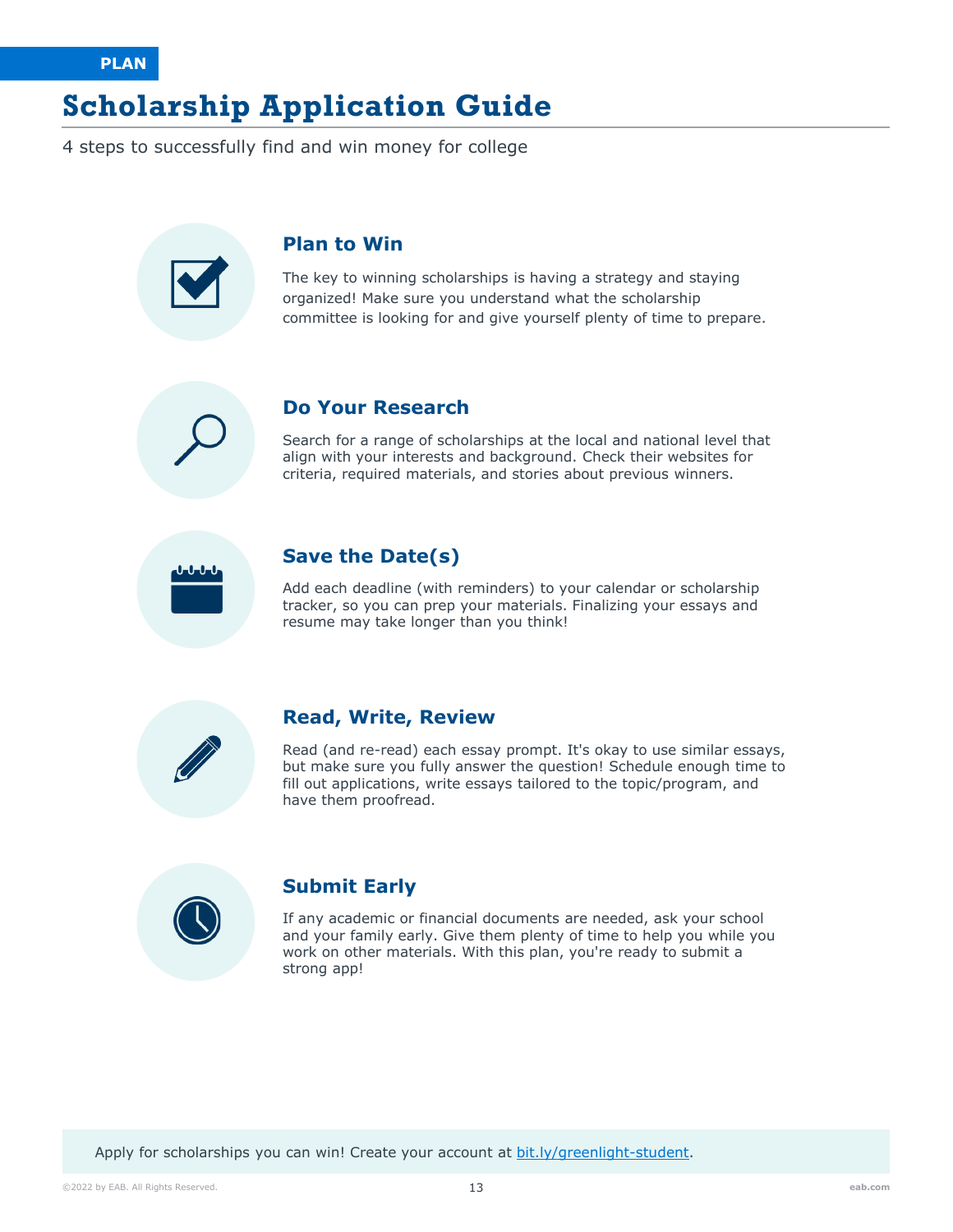## **The FAFSA: The Most Important Financial Aid Form**

The Free Application for Federal Student Aid, or FAFSA, is used by colleges and the federal government to determine your eligibility for grants, need-based scholarships, loans, and workstudy programs.

The FAFSA becomes available each year in October of the year you apply to college. To be eligible for the maximum financial aid, you should complete it before your state or school's priority deadline. [Look up your state's deadline here.](https://studentaid.gov/apply-for-aid/fafsa/fafsa-deadlines/)

| <b>Get Filing!</b>                                                                                                                                                                                                                                                                                                                | Here's a checklist of everything you and your parent/guardian need to fill out, sign, and submit the FAFSA:                                                                                                                                                                                        |
|-----------------------------------------------------------------------------------------------------------------------------------------------------------------------------------------------------------------------------------------------------------------------------------------------------------------------------------|----------------------------------------------------------------------------------------------------------------------------------------------------------------------------------------------------------------------------------------------------------------------------------------------------|
| An <b>FSA ID.</b> Your FSA ID allows you to log in to<br>your account, sign the FAFSA, and make<br>changes or add schools. You and your parent<br>must create separate FSA IDs. Create this first!<br>You and your parent's Social Security number.<br>Here's what to do if your parent doesn't have a<br>Social Security number. | Driver's license (if you have one)<br>Your and your parent's federal income tax<br>returns and W-2s from 2020 (you can use the<br>IRS Data Retrieval Tool to import this data!)<br>Bank statement<br>If applicable, other records of money earned<br>and records of investments and untaxed income |
|                                                                                                                                                                                                                                                                                                                                   | Don't worry if you can't find these materials right away. You can start the FAFSA and come back as many                                                                                                                                                                                            |

# *times as you need to update information or add schools. The important thing is to get started!*

#### **Get Ready!**

Filing the FAFSA isn't as complicated or time-consuming as it sounds—a little preparation will help make the process go smoothly. Use [this worksheet](https://studentaid.gov/sites/default/files/2022-23-fafsa-worksheet.pdf) to get a sneak preview of what the form looks like and the questions it asks! Before you can submit your FAFSA, you'll need to [create your FSA ID](https://studentaid.gov/fsa-id/create-account/launch). You'll need an FSA ID to log in to your account, sign the FAFSA and make changes, or add schools. You and your parent must create separate FSA IDs.

#### **Get Help**

Don't worry about getting stuck while you're filling out the FAFSA—lots of help is available, starting with your school's financial aid office. They'll help you with any questions you have at any step of the process. On the FAFSA app and website, there are tooltips next to each question, detailed help pages, and a chat option. There's also an 800 number to call (1-800-4FED-AID). The FAFSA even has its own YouTube channel! [Check it out f](https://www.youtube.com/user/FederalStudentAid)or step-by-step instructions on creating an FSA ID and filling out the form, help understanding different types of aid, and more.

If you have any questions about financial aid, need help filling out the FAFSA or encounter special financial circumstances your family is experiencing, please reach out to your CBO advisor, school counselor, or Financial Aid Office.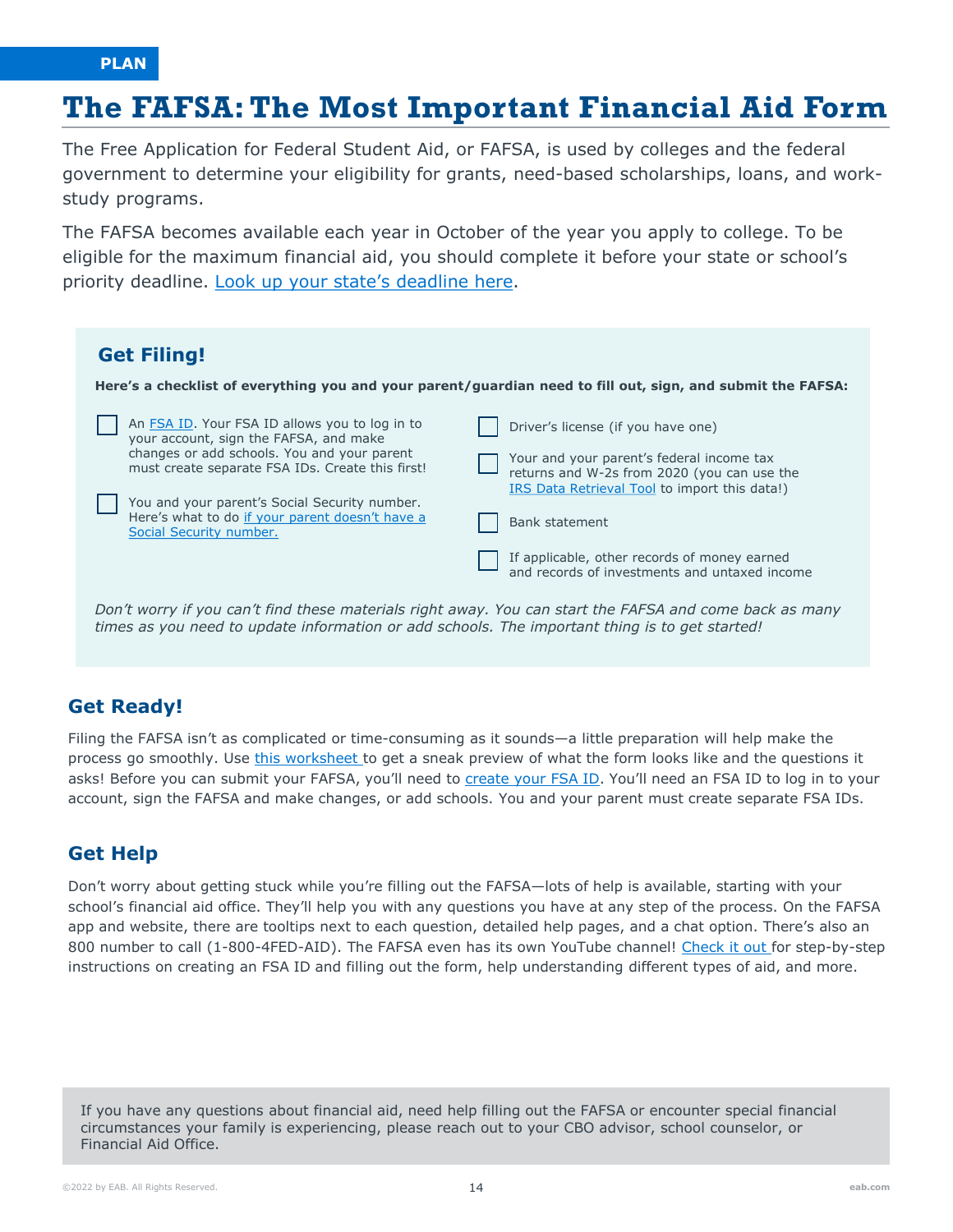# **Choosing Your College Priorities**

Regardless of how prestigious a college is or how much it costs, college success is all about finding the right college fit. It won't matter if your parents graduated from there, or all of your high school friends plan to enroll, if the college isn't a good fit for you. Find a college that offers what you need in terms of academics, location, campus and social life. If these factors don't fit you, then little else will matter.

The chart below contains many college fit factors. Select the five that are the most important to you. What do you need most to be comfortable and succeed? Then, select five that are the least important to you. These are factors that don't matter as much to you if your other needs are met. Prioritizing what matters to you will help you add or eliminate potential schools from your college search.

| <b>Location</b>                                                                                                  | <b>Academics</b>                                                                                                                             |
|------------------------------------------------------------------------------------------------------------------|----------------------------------------------------------------------------------------------------------------------------------------------|
| • Distance from home<br>• Weather<br>• Off-campus setting<br>· Geography: beaches, mountains, etc.               | • Majors offered<br>• Academic reputation<br>• Teaching style<br>• Classes outside your major<br>• Class size                                |
| <b>Campus</b>                                                                                                    | <b>Social Life</b>                                                                                                                           |
| $\cdot$ Size<br>• Atmosphere<br>• Dorms<br>• Diversity<br>• Cost (tuition, room, board, fees)<br>• Financial aid | • Clubs, sports and recreational opportunities<br>• Art scene<br>• Greek life<br>Going to college with friends from high school<br>$\bullet$ |

## **What is MOST important to me in a college?**

## **What is LEAST important to me in a college?**



**Don't miss out on colleges that want you**. Go to **bit.ly/greenlight-student** to find your matches. It's free and easy!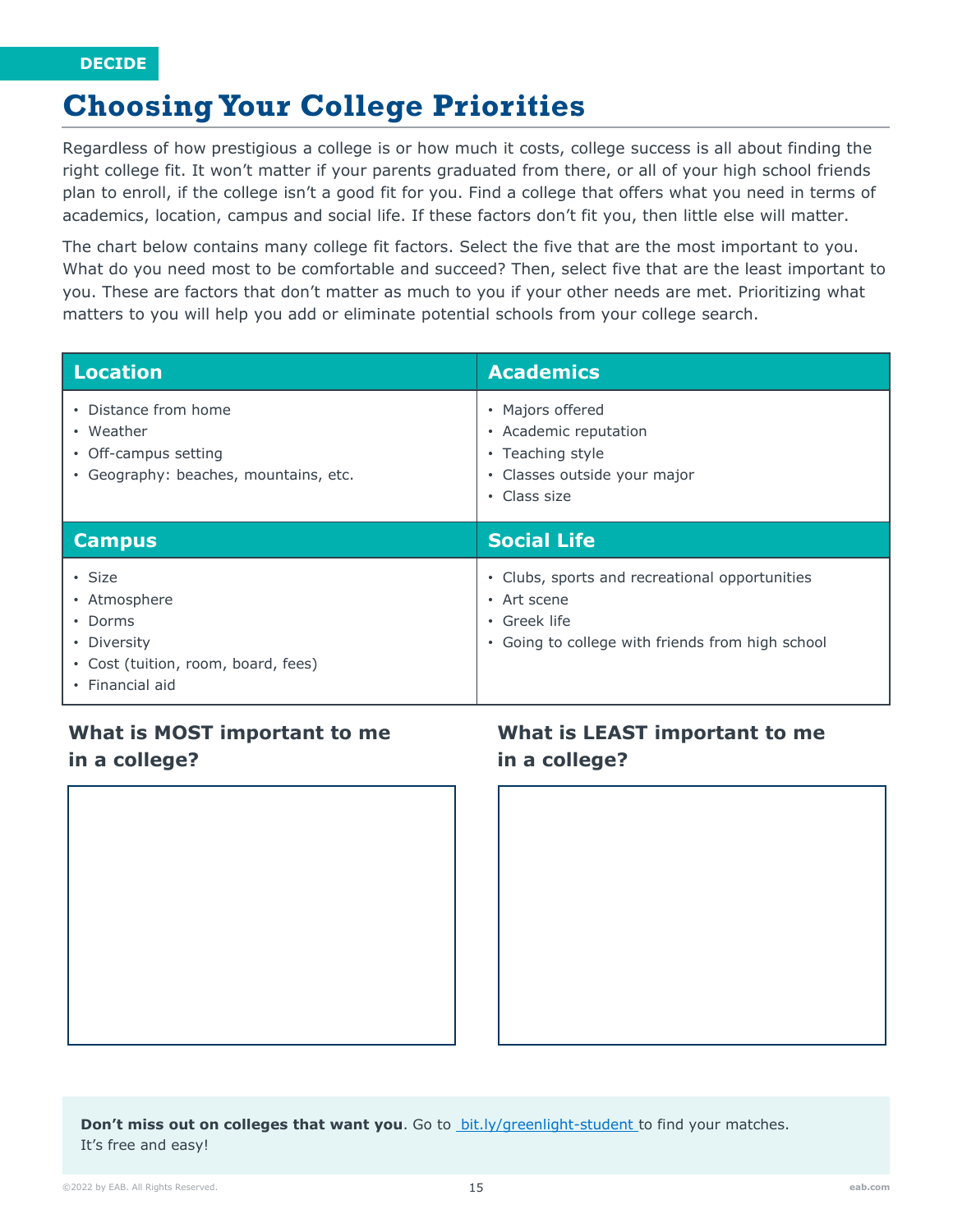## **4 Steps to Finding the Best College Deal**

#### **Step 1 Determine your cost of attendance.**

Identify what it will cost you to attend the school based on your financial aid award letters and the school's website. There are direct costs, such as tuition and fees, and indirect ones, such as travel, personal expenses, and books. Your indirect costs might be different from what the school's estimate is. For example, if you live off campus, your rent would be an indirect cost (but you wouldn't need to consider room and board), or if you plan to rent used textbooks instead of buying new ones, their estimate for books might be higher. Be sure you include any extra fees that go along with certain courses, like lab fees or art supplies.

Write that amount next to **Cost of Attendance** on the following chart (pg. 19).

#### **Step 2 Subtract your gift aid.**

Now calculate your total amount of "gift aid." This is money you don't have to pay back scholarships and grants awarded to you by the college or outside sources, such as Pell Grants or scholarships you won. Pay special attention to whether these gifts are guaranteed. Find out if you'll need to meet specific requirements to keep them from year to year, such as a minimum GPA or enrollment in an academic, artistic, or athletic program.

Write **your Gift Aid** on the chart. Subtract this amount from your **Cost of Attendance**. What's left is your **Remaining Cost**. Write that on the chart (pg. 19).

#### **Step 3 Subtract your family support.**

Your family support is any money your parents/guardians or you plan to contribute, such as savings from a job.

Write your **Family Support** on the chart. Subtract this amount from your **Remaining Cost**. What's left is your **Out-of-Pocket Cost**. Write that on the chart (pg. 19).

#### **Step 4 Look at your loans.**

Here's where your loans come in. We've saved them for last because you might not need any or all of them. You should only borrow what you need, because you'll have to pay it back with interest. Write the amount of your loans in the line labeled **Loans**. Subtract the amount of your loans from **your Outof-Pocket Cost**. This is your **Total Left to Pay** (it might be zero!)

If the amount of your loans is greater than your Out-of-Pocket Cost, you're covered! Your Total Left to Pay is 0. Remember to accept only the loans you need to cover your Out-of-Pocket Cost.

If your Out-of-Pocket Cost is greater than the amount of your loans, you'll need to find additional funding to attend that college. You could talk with the college's financial aid office—they are there to help! Taking out a parent PLUS loan or a private loan should be your last option.

No matter how much you and your family decide to borrow, be a well-informed borrower! Use a [student loan repayment calculator like this t](https://www.bankrate.com/loans/student-loans/student-loan-calculator/)o figure out what your monthly payments will be, and review salary information for your chosen career. Borrowing for college is an investment in you. It's an important financial decision and you'll want to avoid surprises down the road.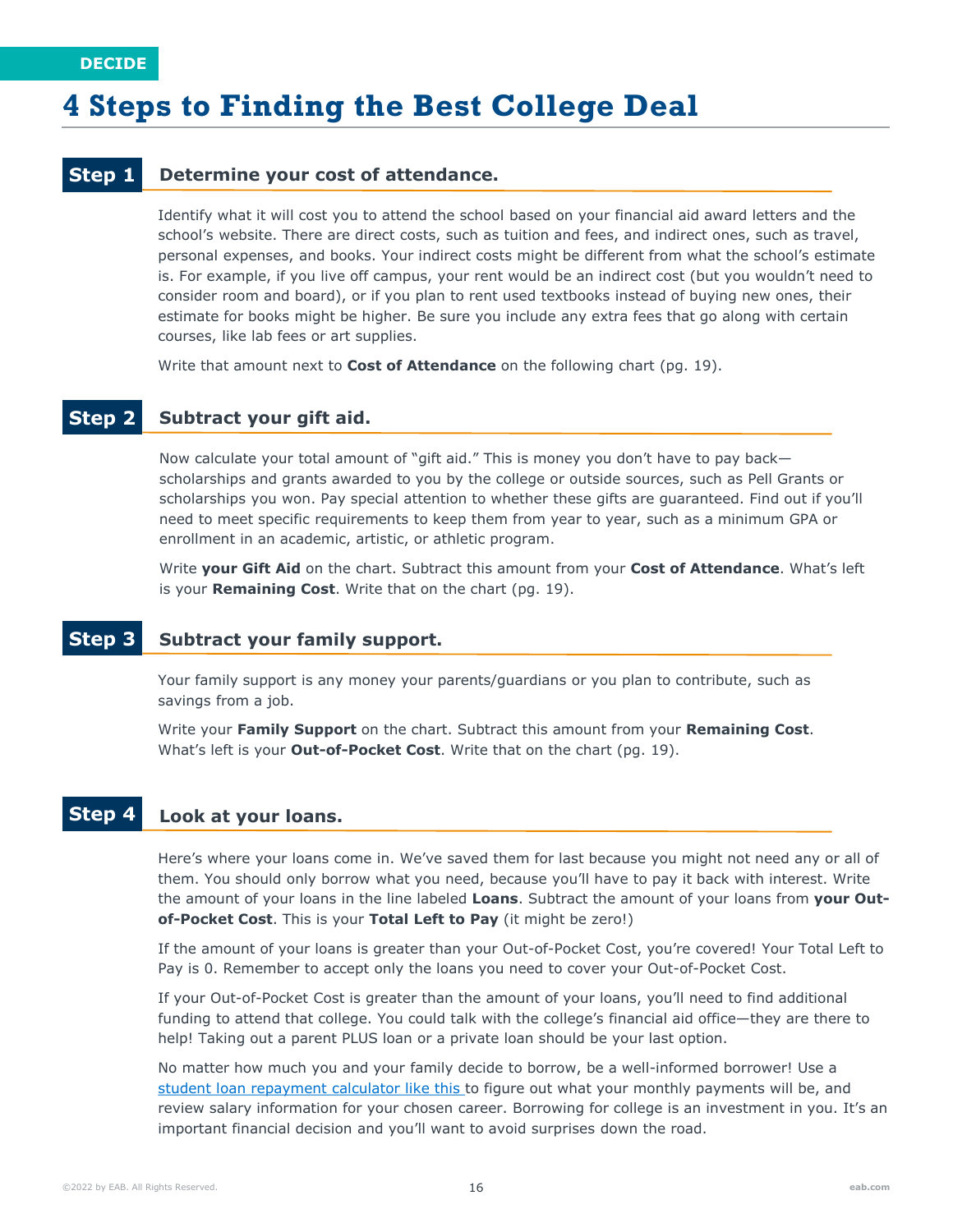## **4 Steps to Finding the Best College Deal**

Follow the steps on the previous page for each of your financial aid awards to see how they stack up! Keep in mind that just because a college is the "cheapest" option or gives you the most scholarship money doesn't mean it's the best one for you. If you wouldn't be happy there, it's not the best deal!

|                                               | <b>College name</b><br>Sample U. | <b>College Name #1</b> | <b>College Name #2</b> | <b>College Name #3</b> |
|-----------------------------------------------|----------------------------------|------------------------|------------------------|------------------------|
| <b>Cost of</b><br><b>Attendance</b>           | 20,000                           |                        |                        |                        |
| subtract<br><b>Gift Aid</b>                   | 15,000                           |                        |                        |                        |
| to get<br><b>Remaining Cost</b>               | 5,000                            |                        |                        |                        |
| subtract<br><b>Family Support</b>             | 2,000                            |                        |                        |                        |
| to get<br><b>Out-of-Pocket</b><br><b>Cost</b> | 3,000                            |                        |                        |                        |
| subtract<br><b>Loans</b>                      | 7,000                            |                        |                        |                        |
| to get<br><b>Total Left to Pay</b>            | $(*4,000)$                       |                        |                        |                        |

\* You would only need to accept \$3,000 in loans to pay for Sample U.

Your financial aid office can work with you to ensure you have access to resources you need to pay for college. Their goal is to make sure every incoming student can invest in an education at their school.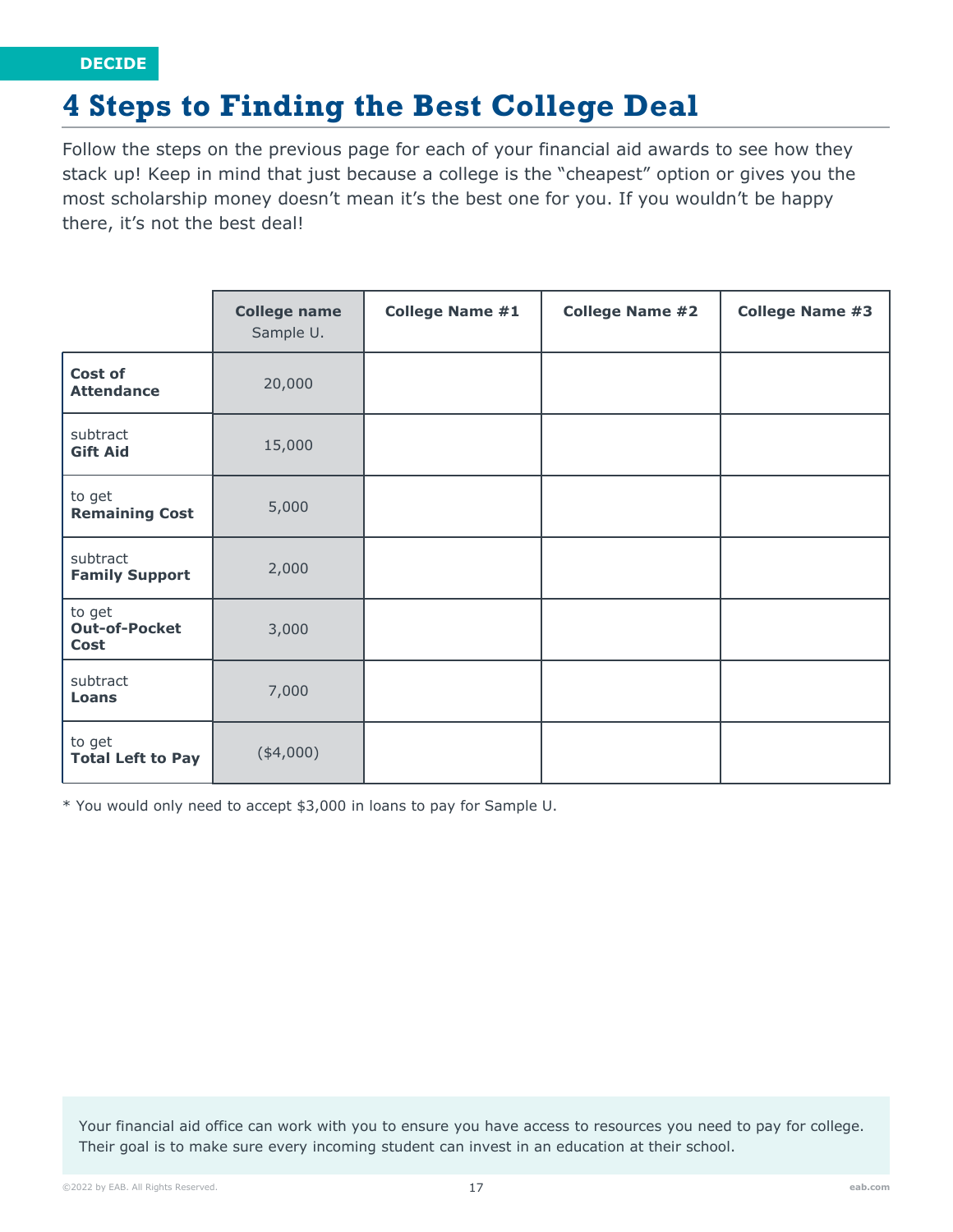# **College Visit Checklist**

To help you find the right college, fill out one of these forms each time you visit a school.

| College Name                    |                                          |                                                             |
|---------------------------------|------------------------------------------|-------------------------------------------------------------|
| City                            | <b>State</b><br><b>Size</b><br>Tuition   | <b>Financial Aid Options</b><br>Room/Board                  |
| <b>Admissions Contact</b>       |                                          |                                                             |
| Name                            | Email                                    | Phone                                                       |
|                                 |                                          |                                                             |
| <b>To-Do Checklist</b>          |                                          | <b>Rate it</b>                                              |
| Tour campus                     | Talk to professors                       | On a scale of 1-5, 5 being<br>the best, rate the following: |
| Visit the library               | Visit student housing                    | Classes                                                     |
| Talk to students                | Read bulletin boards                     | People                                                      |
| Sit in on a class               | Check out recreational facilities        | Social Life                                                 |
| Eat at a cafeteria              | Check out computer labs                  | Residence                                                   |
| Talk to an admissions counselor | Tour the city around campus              | Halls                                                       |
| Read the college newspaper      | Eat at an off-campus student<br>hang-out | Food<br>Community                                           |
| Check out student activities    | Picture yourself living here             | Off-Campus                                                  |

#### **Ask a Student**

What is the best part about this college?

What is the worst part?

What is a typical day like?

What do the students do on the weekends?

How are classes structured?

Why did you choose this college?

#### **The Best Part About My Visit**

#### **The Worst Part About My Visit**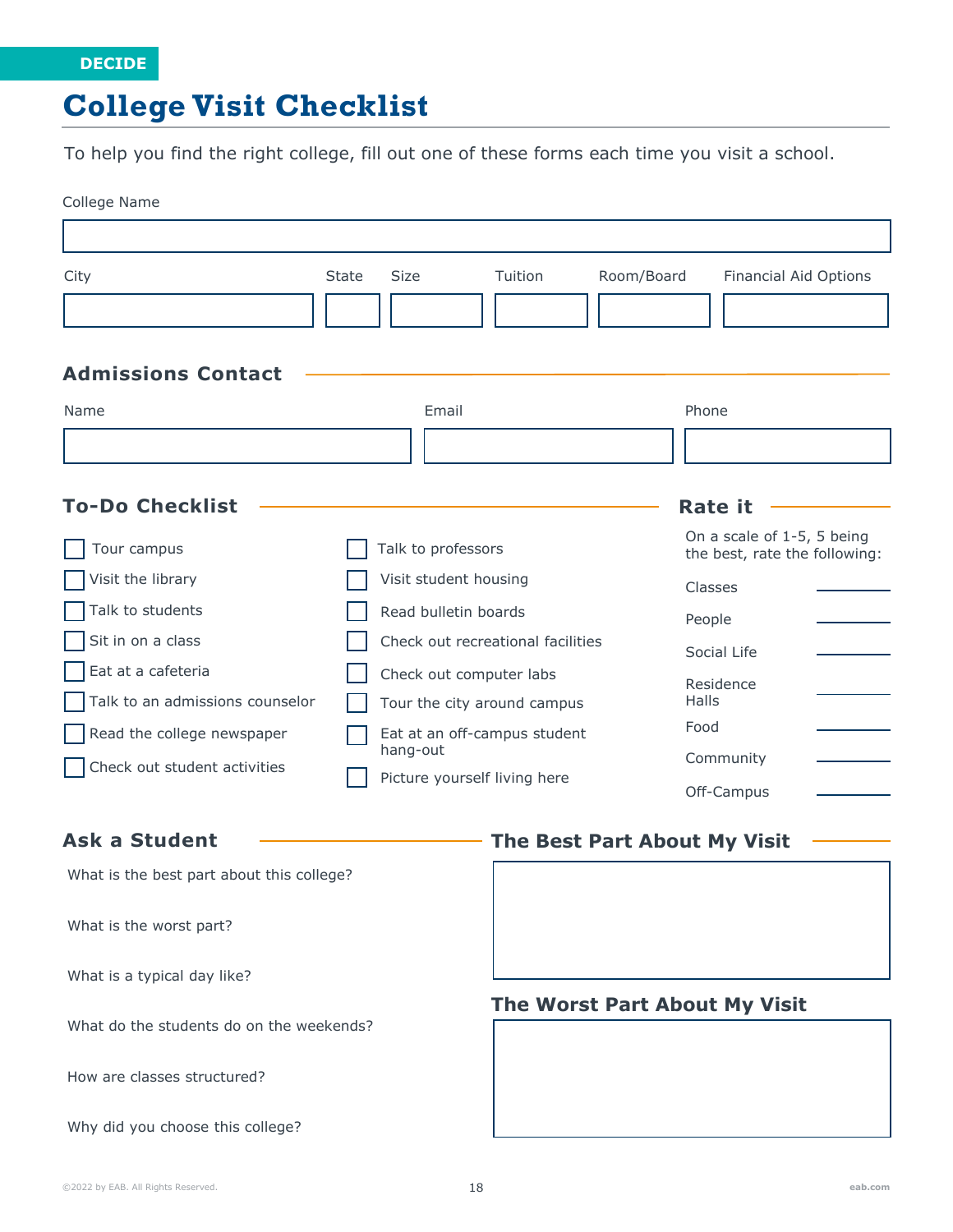# **5½ Steps to Writing a College Admissions Essay**

#### 1 **Write in Your Own Voice**

No matter what the essay question is, you can express who you are by answering in your authentic voice. Avoid trying to sound overly intellectual. Simply showing that you can write well, follow directions, and articulate who you are will be more helpful.

#### $1\frac{1}{6}$

#### **Know What Your Voice Is**

Your voice is distinctly yours. Recognize the qualities that distinguish you from others. **What are three qualities that make you stand out from others?**



2 **Don't Be Repetitive**

Your essay should tell admission representatives something they haven't already read in your application. **What are three things the admission representatives won't know about you until they read your essay?**

If any of these three things match the qualities in section  $1\frac{1}{2}$ , that should tell you what you need to share with the admission representative in your essay!



#### 3 **Give Yourself Enough Time to Write, Revise and Repeat**

The writing process takes time, so give yourself plenty of it. Before you start writing, just brainstorm ideas. From there, create an outline, and then you can start a rough draft. Have a parent, teacher, or friend review your essay. Make your editor's suggestions and rework the piece before you submit it. Here's a checklist for writing your college admission essay:





#### 4 **Are You Answering the Right Question?**

With the stress of writing an essay, it can be easy to lose the main point. Remember, you need to fully answer the question that the college asked. You may have the most beautifully written essay on your abilities, but are you sure it answers the question? For every essay you write, re-read the question and double check that you have provided an appropriate response.

#### 5 **Get Some Mileage Out of It**

Essay questions may be different for each school, but in many cases, you can re-purpose part of what you already have written to answer another question. It's not as simple as copy and paste, but your initial ideas may make sense for multiple essay questions. Still, remember section 4! Be sure that your repurposed essay answers the question. Greenlight tip: Avoid accidentally leaving the wrong college's name in your essay!

All of these steps take time. Do yourself a favor and start your essays early!